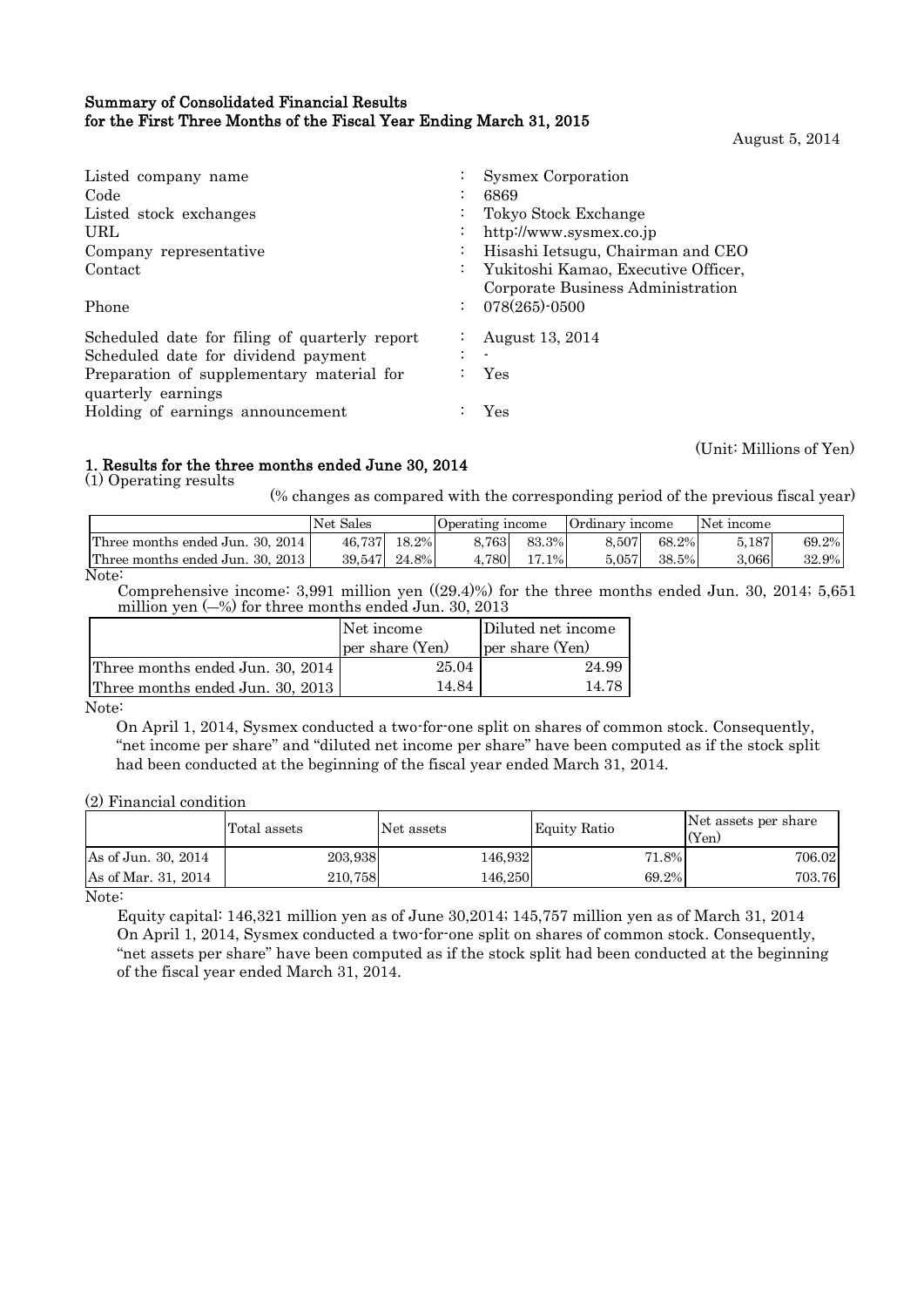# 2. Dividend

|                           | Dividend per share |                              |       |          |        |  |  |
|---------------------------|--------------------|------------------------------|-------|----------|--------|--|--|
|                           | First quarter      | Second quarter Third quarter |       | Year end | Annual |  |  |
|                           | (Yen)              | (Yen)                        | (Yen) | (Yen)    | (Yen)  |  |  |
| Year ended Mar. 31, 2014  |                    | 21.00                        |       | 33.00    | 54.00  |  |  |
| Year ended Mar. 31, 2015  |                    |                              |       |          |        |  |  |
| Year ending Mar. 31, 2015 |                    | 14.00                        |       | 14.00    | 28.00  |  |  |
| (Forecast)                |                    |                              |       |          |        |  |  |

Note:

Revision of dividends forecast for this period: No

On April 1, 2014, Sysmex conducted a two-for-one split on shares of common stock. Year-end dividends for fiscal year ended March 31, 2014, are indicated at the amounts prior to the stock split.

# 3. Business Forecast for the Year Ending March 31, 2015

(% changes as compared with the corresponding period of the previous fiscal year)

| Net Sales |  |                          |        |               |                                                      |               | Net income per share<br>(Yen)  |
|-----------|--|--------------------------|--------|---------------|------------------------------------------------------|---------------|--------------------------------|
| 100.000   |  |                          |        |               | 10.000                                               |               | 48.26                          |
| 210,000   |  |                          |        |               | 22,000                                               |               | 106.16                         |
|           |  | 18.9%<br>13.8%<br>36,000 | 16.000 | 16.7%<br>9.5% | Operating income Ordinary income<br>16.000<br>36,000 | 14.7%<br>6.6% | Net income<br>$16.4\%$<br>6.9% |

Note:

Revision of business forecast for this period: No

On April 1, 2014, Sysmex conducted a two-for-one split on shares of common stock.

# 4. Other Information

(1) Changes in significant consolidated subsidiaries (which resulted in changes in scope of consolidation): No

(2) Application of special accounting policy for quarterly financial reporting: No

- (3) Changes in accounting policies, accounting estimates and restatement of corrections
	- 1) Changes in accounting policies resulting from the revision of the accounting standards and other regulations: Yes
	- 2) Other changes in accounting policies: Yes
	- 3) Changes in accounting estimates: No
	- 4) Restatement of corrections: No

Note:

For details, please refer to "3) Changes in accounting policies, accounting estimates or restatement of corrections" within "2. Items related to summary information (other information)" on page 4 of the attached materials.

- (4) Number of shares outstanding (Ordinary shares)
	- 1) Number of shares outstanding at the end of each fiscal period (including treasury stock): 207,690,032 shares as of Jun. 30, 2014; 207,553,632 shares as of Mar. 31, 2014
	- 2) Number of treasury stock at the end of each fiscal period:
		- 442,492 shares as of Jun. 30, 2014; 440,556 shares as of Mar. 31, 2014
	- 3) Average number of outstanding stock for each period (cumulative):
	- 207,202,407 shares as of Jun. 30, 2014; 206,578,784 shares as of Mar. 31, 2014

Note:

On April 1, 2014, Sysmex conducted a two-for-one split on shares of common stock. Consequently, "number of shares outstanding at the end of the fiscal period," "shares of treasury stock at the end of the fiscal period" and "average number of outstanding shares for the period" have been computed as if the stock split had been conducted at the beginning of the fiscal year ended March 31, 2014.

\* Disclosure in relation to the status of the quarterly review process

This report of quarterly financial results is not subject to the quarterly review procedures of the Financial Instruments and Exchange Act. As of the time of disclosure of this report of quarterly financial results, the process of reviewing the quarterly financial statements in accordance with the Financial Instruments and Exchange Act had not been completed.

\* Explanation regarding the appropriate use of forecasts of business results and other information

1. Due to changes in the number of shares outstanding and shares of treasury stock, net income per share has been revised in the consolidated earnings forecast announced on May 8, 2014. No other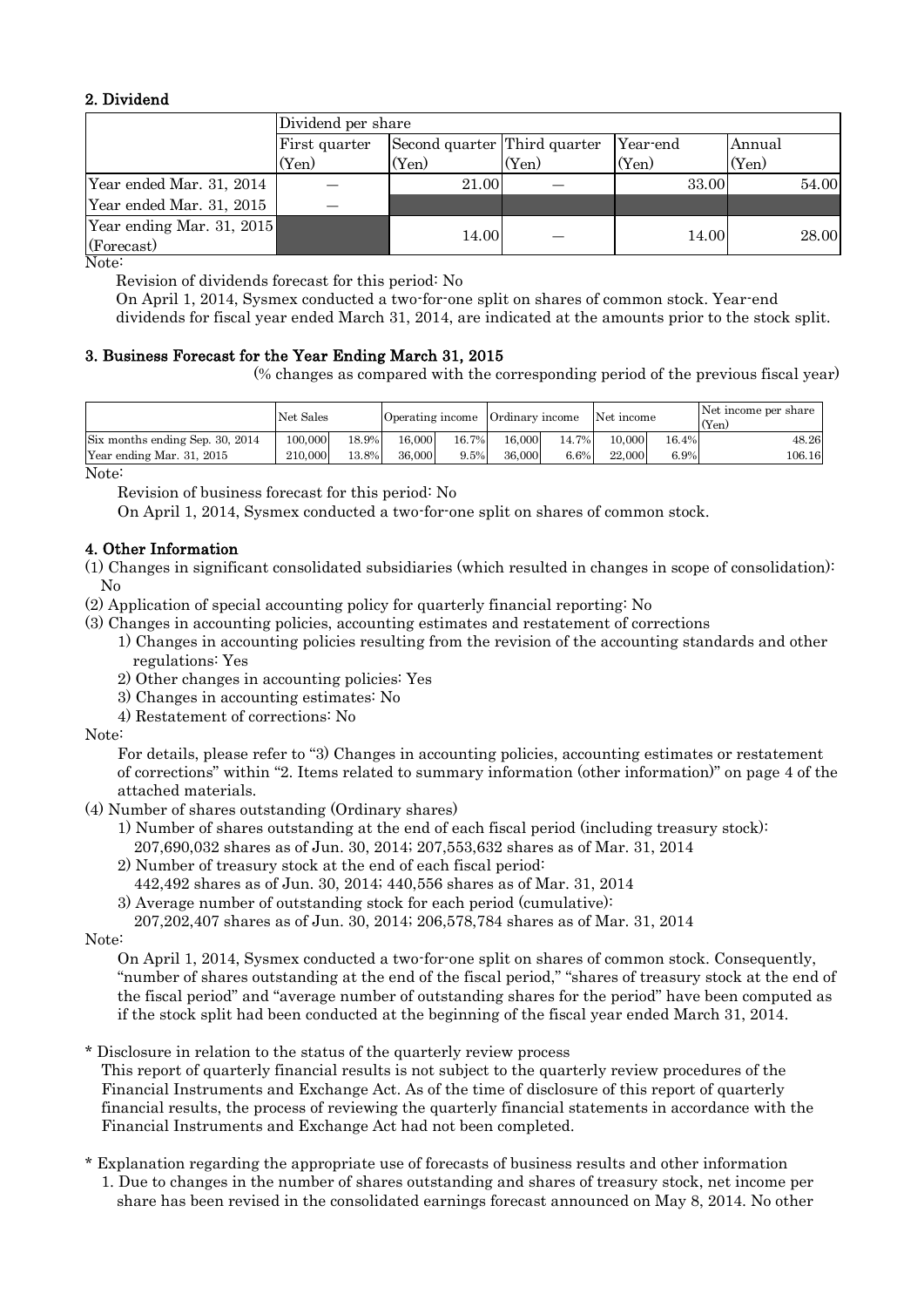figures in the earnings forecast have been revised.

- 2. The forecasts and future projections contained herein have been prepared on the basis of rational decisions given the information available as of the date of announcement of this document. These forecasts do not represent a commitment by the Company, and actual performance may differ substantially from forecasts for a variety of reasons. Please refer to "3. Explanations regarding consolidated financial forecast and future information" within "1. Financial Performance" on page 4 of the attachment to this document for cautionary statements concerning the conditions and performance forecasts that serve as the basis for these forecasts.
- 3. Supplementary financial materials (in Japanese and English) will be posted on the Sysmex website on Tuesday, August 5, 2014.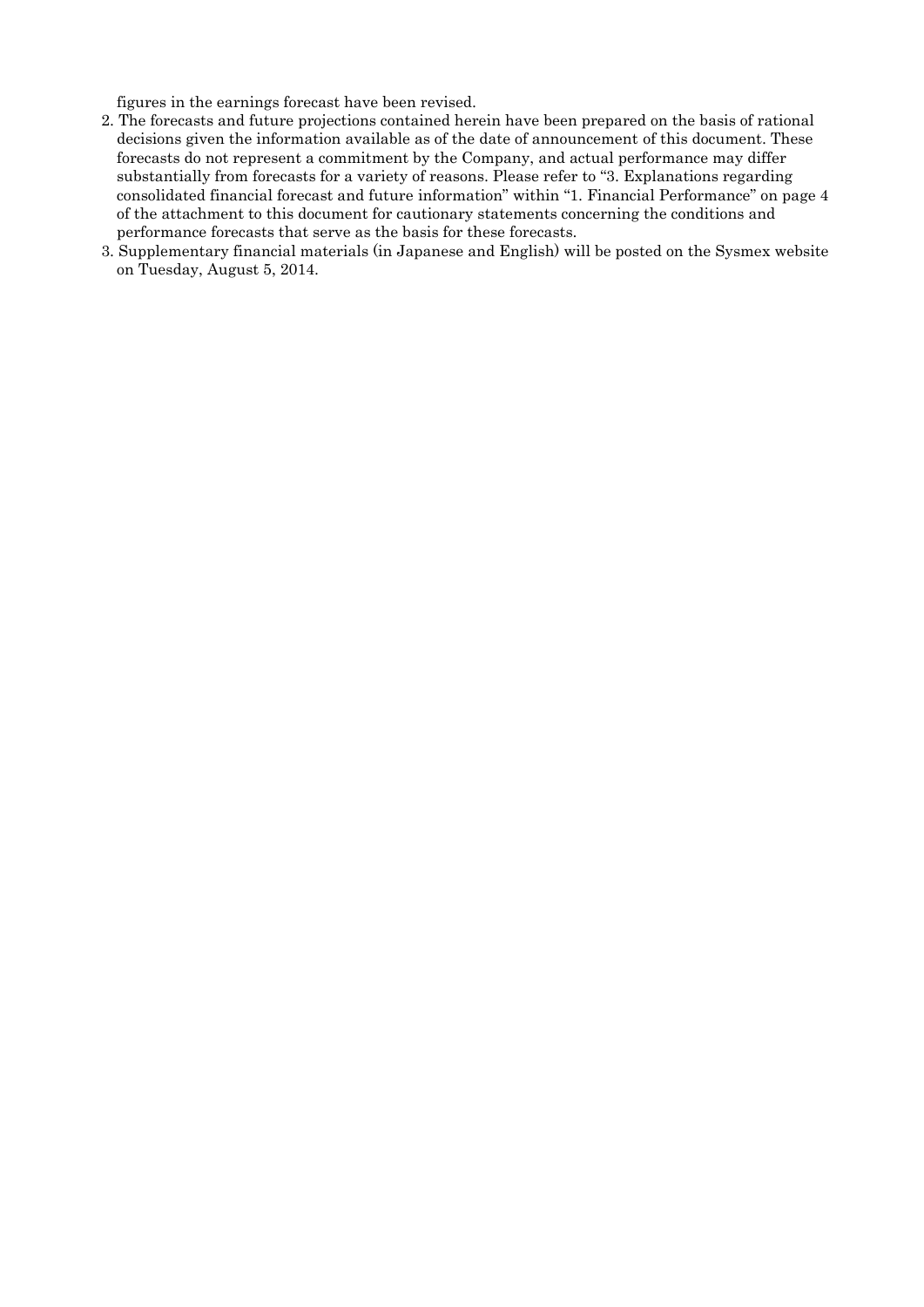Content of Supplementary Materials

| 1. Financial performance                                                                 | 1              |
|------------------------------------------------------------------------------------------|----------------|
| 1) Performance analysis                                                                  | 1              |
| 2) Financial conditions analysis                                                         | 3              |
| 3) Consolidated financial forecast                                                       | 3              |
| 2. Items related to summary information (other information)                              | $\overline{4}$ |
| 1) Changes in significant consolidated subsidiaries during the period under review       | $\overline{4}$ |
| 2) Application of special accounting treatment for quarterly financial reporting         | $\overline{4}$ |
| 3) Changes in accounting policies, accounting estimates or restatement of corrections    | $\overline{4}$ |
| 3. Consolidated financial statements                                                     | 6              |
| 1) Consolidated balance sheets                                                           | 6              |
| 2) Consolidated statements of income and consolidated statements of comprehensive income | 8              |
| Consolidated statements of income                                                        | 8              |
| (Three months ended June. 30, 2014)                                                      |                |
| Consolidated statements of comprehensive income                                          | 9              |
| (Three months ended June. 30, 2014)                                                      |                |
| 3) Consolidated statements of cash flows                                                 | 10             |
| 4) Notes to the consolidated financial statements                                        | 11             |
| (Notes related to the going concern assumption)                                          | 11             |
| (Notes in the event of significant changes in shareholders' equity)                      | 11             |
| (Segment information)                                                                    | 12             |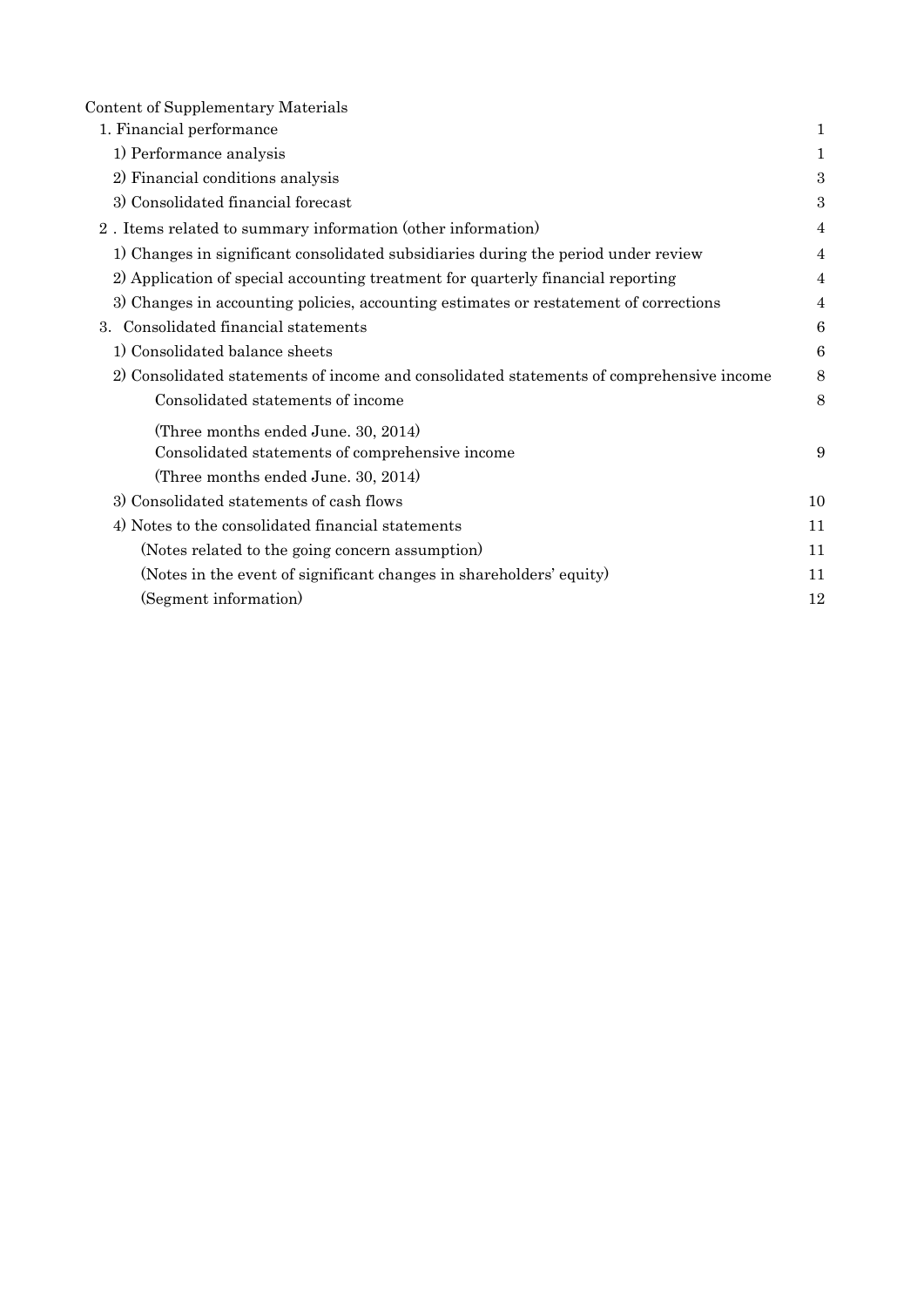### 1. Financial Performance

## 1) Performance analysis

During the first three months of the fiscal year ending March 31, 2015, the Japanese economy continued its path to gradual recovery, despite the impact of some sluggishness in demand in reaction to the consumption tax hike. In general, overseas economies were characterized by ongoing recovery. In the United States, employment conditions continued to improve, and the corporate sector was in a moderate expansionary phase, leading to ongoing economic improvement. The European economy also sustained a slight ongoing recovery thanks to continued improvements centered on internal demand. In China, the economy trended upward, bolstered in part by government economic stimulus measures.

On the healthcare front, the Japanese government is positioning the healthcare industry as a pillar of its strategies for national growth, which is expected to invigorate healthcare-related industries going forward. In advanced countries in Europe and the United States, efforts are underway to curtail medical expenses and reform health insurance systems. In the United States, efforts to reduce the number of people without medical insurance are moving into high gear. In China, medical system reform that is underway, including to the medical insurance system, aims to build infrastructures that provide uniform medical services in cities and farming villages throughout the country. Therefore, although some causes for uncertainty remain, the foundations of healthcare-related demand remain solid.

Under these circumstances, the Sysmex Group has established i-Square, its new instrument factory in the city of Kakogawa, Hyogo Prefecture, increasing the Group's instrument manufacturing capacity to meet growing demand for *in-vitro* diagnostic (IVD) instruments in the Japanese and overseas markets.

We have completed factory expansions at two domestic affiliated companies, Sysmex Medica Co., Ltd., and Sysmex RA Co., Ltd., boosting the Sysmex Group's overall IVD instrument production capacity. With these factories, plus our existing Kakogawa Factory, we are transitioning to a four-factory structure that will gradually enable us to approximately triple our IVD instrument production capacity.

Sysmex has invested in RIKEN GENESIS Co., Ltd., a subsidiary of Toppan Printing Co., Ltd. Through this capital alliance, we will promote technological development to further improve the quality and efficiency of gene analysis testing. At the same time, we aim to accelerate initiatives targeting personalized medicine.

| (First Quarters of Fiscal)<br>Years to March 31) |                   |                                | FY2013 1Q                     | FY2014 1Q                      | YoY                           |                              |
|--------------------------------------------------|-------------------|--------------------------------|-------------------------------|--------------------------------|-------------------------------|------------------------------|
|                                                  |                   | Amount<br>(Millions of<br>Yen) | Percentage<br>of Total $(\%)$ | Amount<br>(Millions of<br>Yen) | Percentage<br>of Total $(\%)$ | (Previous)<br>$period = 100$ |
| Japan                                            |                   | 7,734                          | 19.6                          | 7,567                          | 16.2                          | 97.8                         |
|                                                  | Americas          | 8,282                          | 20.9                          | 10,731                         | 23.0                          | 129.6                        |
|                                                  | <b>EMEA</b>       | 12,048                         | 30.5                          | 15,052                         | 32.2                          | 124.9                        |
|                                                  | China             | 8,557                          | 21.6                          | 10,216                         | 21.8                          | 119.4                        |
|                                                  | Asia Pacific      | 2,924                          | 7.4                           | 3,170                          | 6.8                           | 108.4                        |
|                                                  | Overseas subtotal | 31,812                         | 80.4                          | 39,170                         | 83.8                          | 123.1                        |
| Total                                            |                   | 39,547                         | 100.0                         | 46,737                         | 100.0                         | 118.2                        |

Net Sales by Destination

In Japan, capital investments by large-scale healthcare institutions were firm, and we continued with solution-proposal efforts. Although sales in the hematology field were down, sales centered on the hemostasis field were solid. As a result, sales in Japan during the first three months of the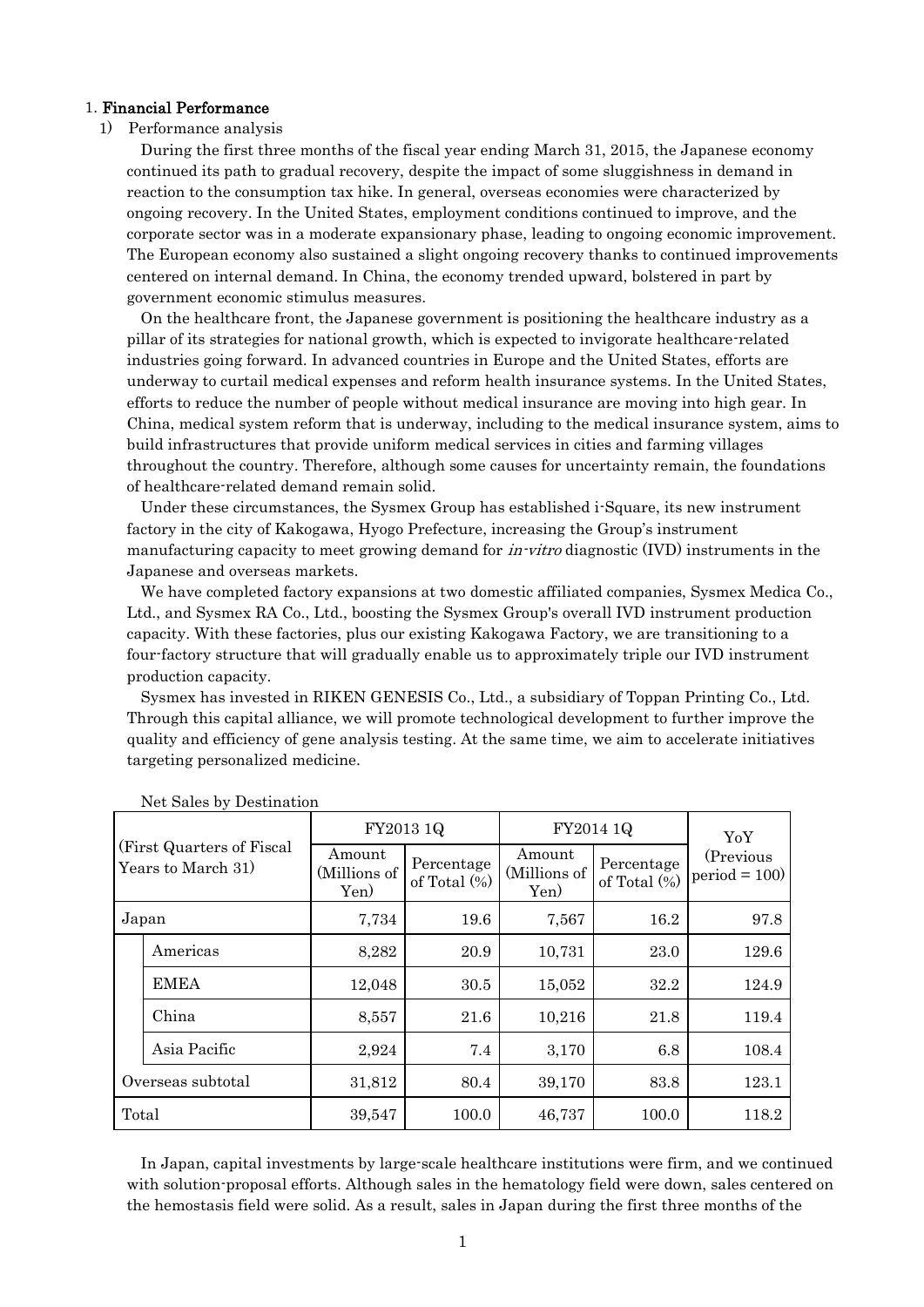fiscal year amounted to ¥7,567 million, down 2.2% year on year.

In overseas markets, we made progress in the strengthening of sales and support structures and the provision of solutions, leading to higher sales of instruments centered on the field of hematology. Sales of reagents also rose solidly, benefiting from an increase in the installed instrument base. These factors caused the Sysmex Group's overseas sales to surge 23.1% year on year, to ¥39,170 million. The overseas sales ratio accordingly rose 3.4 percentage points, to 83.8%.

As a result, during the first three months of the fiscal year the Group recorded consolidated net sales of ¥46,737 million, up 18.2% year on year. Operating income rose 83.3%, to ¥8,763 million; ordinary income grew 68.2%, to ¥8,507 million; and net income increased 69.2%, to ¥5,187 million.

## Performance by segment

## (1) Japan

We continued to persevere in promoting solution proposals, and although sales were down in the hematology field, overall sales in the segment rose 2.2%, to ¥7,994 million, focusing on increased sales in the hemostasis field and export sales.

On the profit front, such factors as the expansion of export sales to Group companies and higher trademark royalty income led to a 101.6% surge in segment profit (operating income), to ¥5,140 million.

## (2) Americas.

In the United States, sales of instruments were up, particularly in the hematology field, and an increase the installed instrument base led to higher sales of reagents and support services, pushing up sales in the country. In Central and South America, sales expanded in Mexico and Colombia, boosting sales in the Americas region 26.6% year on year, to ¥10,345 million.

Segment profit (operating income) soared 187.4%, to ¥999 million, as the effect of higher sales outpaced the increase in operating expenses.

### (3) EMEA

Sales rose in the United Kingdom, France and Germany, and in Turkey sales benefited from our commencement of direct sales and support services. Also, sales expanded in Saudi Arabia and the United Arab Emirates. Accordingly, segment sales were robust, notably in the hematology field, growing 24.2%, to ¥14,981 million.

Segment profit (operating income), however, fell  $47.5\%$ , to  $\frac{1}{4}1.142$  million, due to higher payments of Group trademark royalties and rising operating expenses accompanying business expansion.

#### (4) China

In this market, sales remained sluggish in some areas. However, sales of instruments grew, particularly in the hematology field, and sales of reagents were firm as a result of a greater installed instrument base. Segment sales accordingly grew 19.4%, to ¥10,215 million.

Segment profit (operating income) expanded 76.9%, to ¥1,701 million, as higher sales more than compensated for the increased operating expenses accompanying efforts to reinforce the sales structure.

## (5) Asia Pacific

Instrument sales increased in Australia and India, where we have enhanced our direct sales and support services. However, ongoing political unrest resulted in sluggish sales in Thailand. In Myanmar, sales were down in comparison with the first quarter of the preceding fiscal year, when we won a project bid from a government-affiliated entity. Due to these factors, sales in this segment were up 9.0%, to ¥3,199 million.

Segment profit (operating income) dropped 46.2%, to ¥183 million, as operating expenses expanded to cover the building of sales and support structures.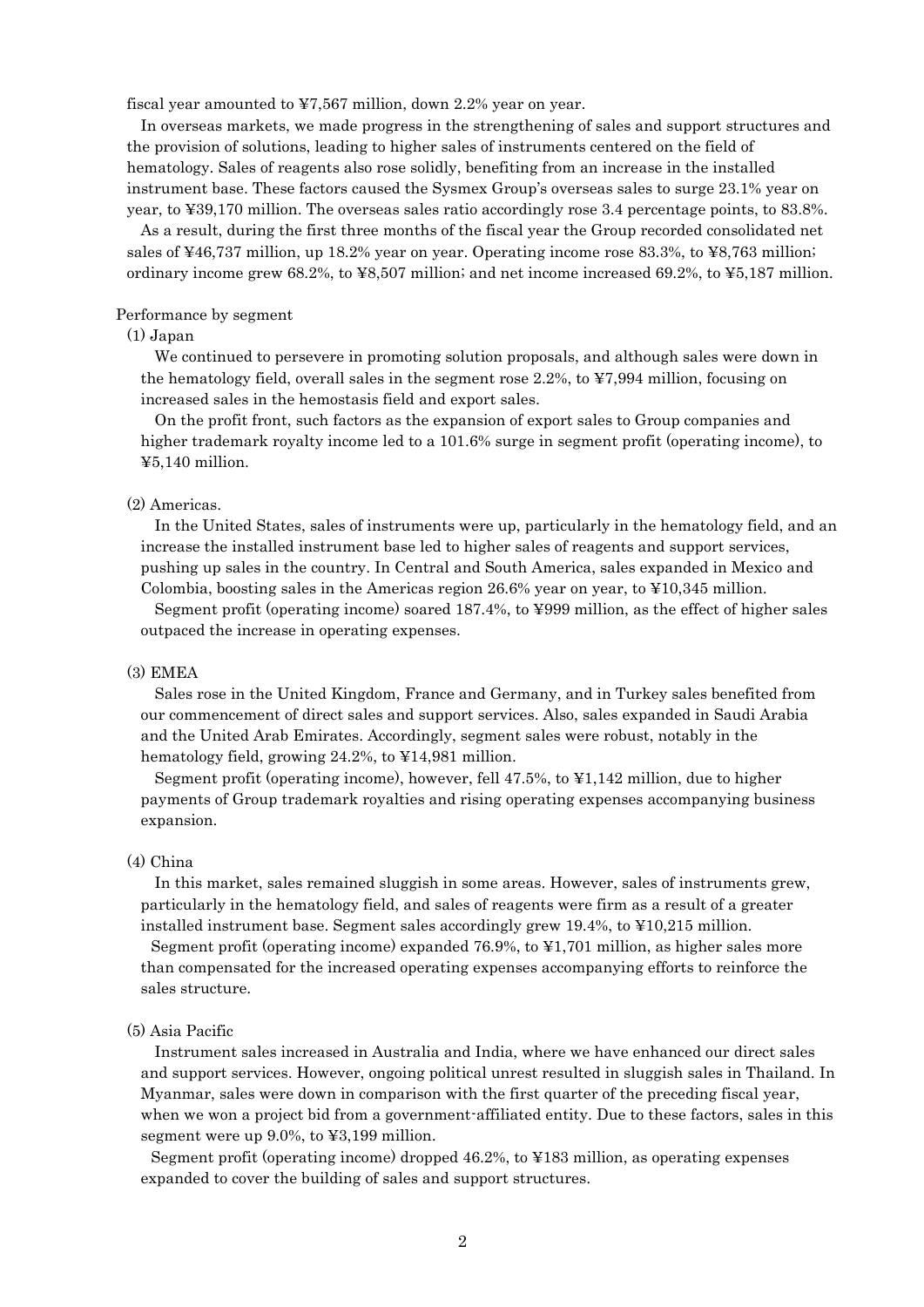#### 2) Financial conditions analysis

#### (1) Assets, liabilities and net assets

As of June 30, 2014, total assets amounted to ¥203,938 million, down ¥6,820 million from March 31, 2014. The primary reasons were decreases of ¥6,347 million in cash and deposits and ¥4,914 million in trade notes and accounts receivable, while investments and other assets expanded ¥2,610 million.

Meanwhile, total liabilities were down  $\frac{1}{2}7,502$  million, to  $\frac{1}{2}57,006$  million. The main reasons for this fall were decreases of ¥1,091 million in trade notes and accounts payable, ¥4,508 million in income taxes payable and ¥2,082 million in provision for bonuses.

Total net assets came to ¥146,932 million at June 30, 2014, up ¥681 million from their level on March 31, 2014. The principal reasons for the increase were rises of ¥238 million in the valuation difference on available-for-sale securities and ¥1,575 million in retained earnings, while the foreign currency translation adjustment fell ¥1,381 million. The equity ratio as of June 30, 2014, was 71.8%, up 2.6 percentage points from the 69.2% recorded as of March 31, 2014.

#### (2) Cash flows

As of June 30, 2014, cash and cash equivalents amounted to ¥30,259 million, down ¥6,288 million from March 31, 2014.

Cash flows from various activities during the first three months of the fiscal year are described in more detail below.

#### (Operating cash flows)

Net cash provided by operating activities was ¥3,763 million, ¥1,049 million more than in the same period of the preceding fiscal year. As principal factors, income before income taxes provided ¥8,501 million, ¥3,527 million more than in the first three months of the preceding fiscal year, and the decrease in trade notes and accounts receivable provided ¥4,519 million,  $\text{\textsterling}1,348$  million less. However, the increase in inventories used  $\text{\textsterling}1,433$  million, compared with  $\text{\textsterling}52$ million provided in the same period of the preceding year; the decrease in trade notes and accounts payable used  $\text{\textsterling}1,079$  million,  $\text{\textsterling}2,831$  million less than in the same period of the previous year, and income taxes paid used ¥6,949 million, a ¥2,600 million increase.

#### (Investing cash flow)

Net cash used in investing activities was ¥5,348 million, ¥2,491 million less than in the same period of the preceding fiscal year. Among major factors were purchases of property, plant and equipment, which used  $\frac{1}{2}$ ,235 million, down  $\frac{1}{2}$ ,255 million. Also, purchases of investment securities, which was absent in the first three months of the preceding fiscal year, used ¥2,199 million. Furthermore, the purchase of investments in subsidiaries of ¥3,620 million, present in the first quarter of the preceding fiscal year, was absent during the first quarter under review.

#### (Financing cash flow)

Net cash used in financing activities amounted to ¥4,282 million, ¥2,251 million more than in the same period of the previous fiscal year. This was mainly due to a net decrease in short-term loans payable of ¥1,000 million, ¥985 million more than in the first quarter of the preceding year, and cash dividends paid of  $\text{\textsterling}3,417$  million, which used  $\text{\textsterling}1,044$  more in cash than in the first three months of the preceding fiscal year.

#### 3) Consolidated financial forecast

During the first three months of the fiscal year ending March 31, 2015, both net sales and income were up year on year. As we expect performance from the second quarter onward to be in line with our initial forecast, we maintain unchanged the consolidated performance forecasts we announced on May 8, 2014, for both the first six months and the full fiscal year.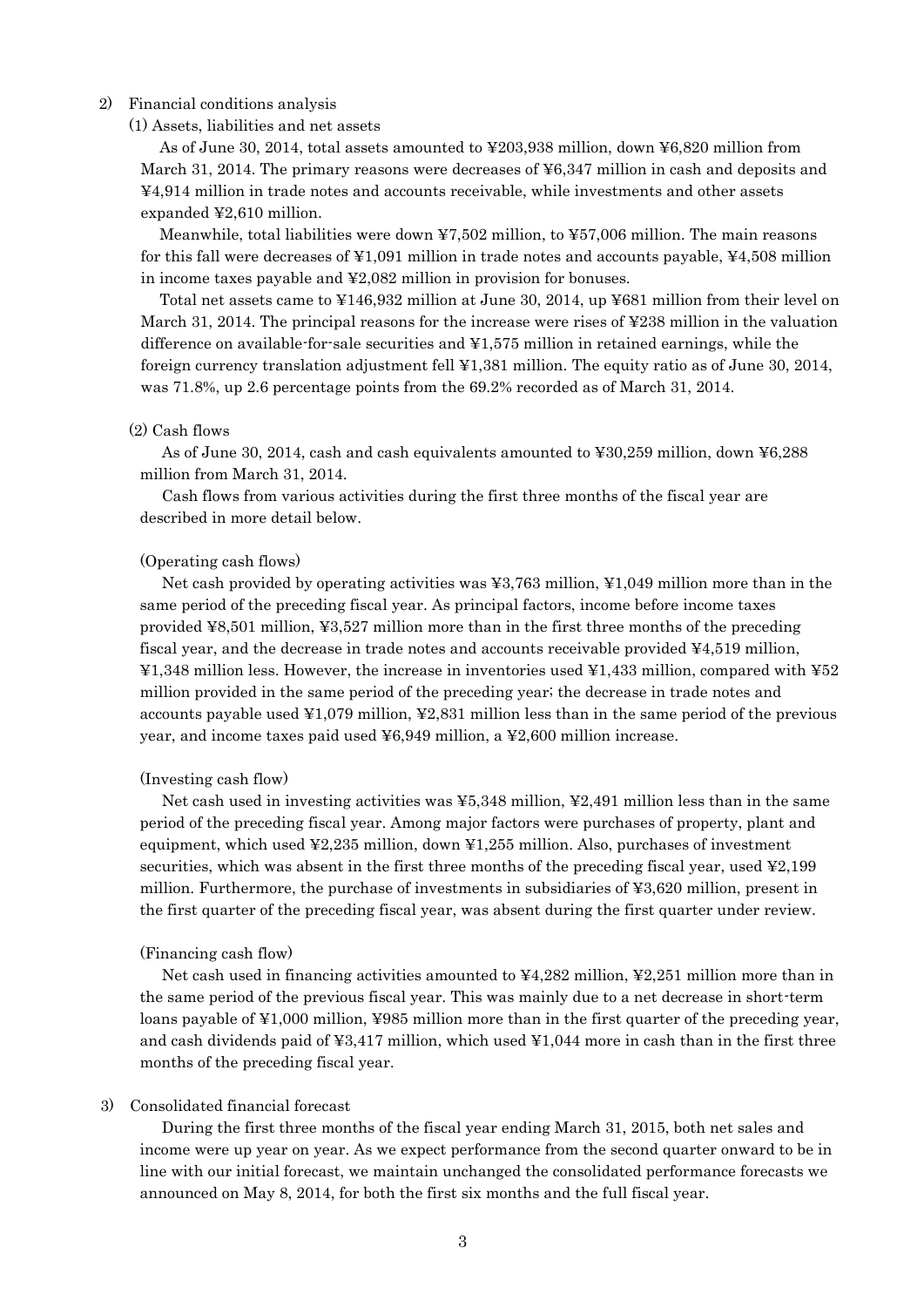#### 2. Items related to summary information (other information)

- 1) Changes in significant consolidated subsidiaries during the period under review Nothing to report.
- 2) Application of special accounting treatment for quarterly financial reporting Nothing to report.
- 3) Changes in accounting policies, accounting estimates or restatement of corrections (Changes in accounting methods)

(Application of Accounting Standard for Retirement Benefits)

From the first quarter of the fiscal year ending March 31, 2015, the Company has applied the "Accounting Standard for Retirement Benefits" (ASBJ Statement No. 26, May 17, 2012) and the "Guidance on Accounting Standard for Retirement Benefits" (ASBJ Guidance No. 25, May 17, 2012), excluding, however, the provisions found in the body text of Paragraph 35 of the Accounting Standard for Retirement Benefits and Paragraph 67 of the Guidance on Accounting Standard for Retirement Benefits. Accordingly, the Company revised its method of accounting for liabilities for retirement benefits and service costs, changing its method of attributing expected retirement benefits to periods from a point basis to a benefit formula basis. Also, the method of determining the discount rate has been changed from one of using as the basis for calculation the yield on bonds for a number of years corresponding closely to the average remaining service period of employees to a method based on a single weighted average discount period reflecting each expected period for payment of retirement benefits and expected amount of benefits paid.

Regarding the application of the Accounting Standard for Retirement Benefits, in accordance with the transitional treatment stipulated in Paragraph 37, from the beginning of the first quarter of the fiscal year under review the amount of change resulting from the method of calculating liabilities for retirement benefits and service costs is added to or deducted from retained earnings.

As a result, liabilities related to retirement benefits increased ¥303 million at the beginning of the first quarter of the fiscal year under review, and retained earnings fell ¥195 million. During the first quarter, the effect on operating income, ordinary income and income before income taxes was slight.

#### (After-sales service expense)

In the past, expenses related to after-sales service on instruments have been recorded as selling, general and administrative expenses. This has been changed from the first quarter under review to the method of recording these expenses in cost of sales.

This change was made to reflect the fact that increasing customer demand has made after-sales services a more material part of sales. Furthermore, during the first quarter under review the Company introduced a new system for calculating expenses related to after-sales service, thereby clarifying the relationship between sales and cost of sales and allowing gross profit to be described more clearly. Accordingly, we have adopted this approach in order to state gross profit more appropriately.

As the Company adopted this new system for calculating after-sales services consistently across the Group at the start of the first quarter under review, and as gathering sufficient information to apply this method to the first quarter of the fiscal year ended March 31, 2014, is problematic, this methodology has not been applied retroactively. Rather, the approach is applied only to financial statements from the first quarter under review. As no after-sales services were in progress as of March 31, 2014, this change had no effect on the retained earnings category of net assets.

Compared with the previous method, the effects of adopting this method on the consolidated statements of income for the first quarter of the fiscal year under review include ¥3,004 million higher cost of sales and ¥3,004million lower amounts for gross profit and selling, general and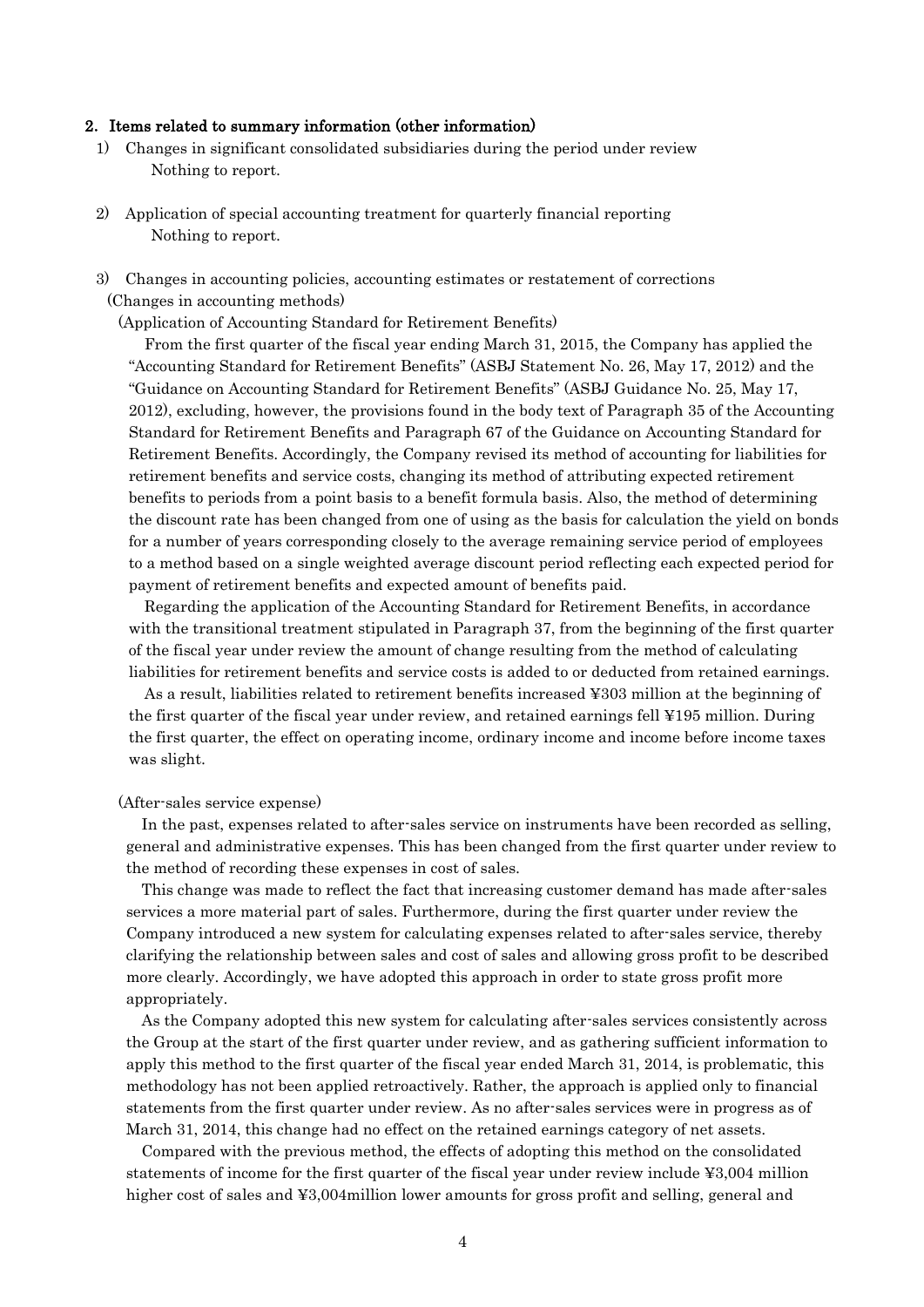administrative expenses. However, operating income, ordinary income and income before income taxes and minority interests were not affected.

#### (Transport costs for delivering products to customers)

In the past, the Company and some of its consolidated subsidiaries recorded the cost of transporting products that had been sold to customers under selling, general and administrative expenses, while other subsidiaries recorded these costs within cost of sales. From the first quarter under review, we have adopted consistently throughout the Group the practice of recording these costs in cost of sales.

This change is one aspect of the Company's efforts to reform its product supply process to handle the increase in overseas business. This change coincides with the introduction during the first quarter under review of revised terms of trade between the parent company and subsidiaries. After taking into consideration the origin of transport costs and the method of handling them, the decision was made to include transport costs in cost of sales in order to reflect corporate conditions more appropriately in the financial statements.

This change in accounting policy has been applied retroactively, and the consolidated financial statements for the same quarter of the preceding fiscal year reflect this retroactive application.

As a result, the effects of adopting this method on the consolidated statements of income for the first quarter of the fiscal year ended March 31, 2014, were to increase cost of sales ¥257 million and reduce gross profit and selling, general and administrative expenses by ¥257 million. This change had no effect on operating income, ordinary income or income before income taxes and minority interests for the first quarter of the fiscal year ended March 31, 2014. Furthermore, this change of accounting method had no cumulative effect from periods prior to those shown.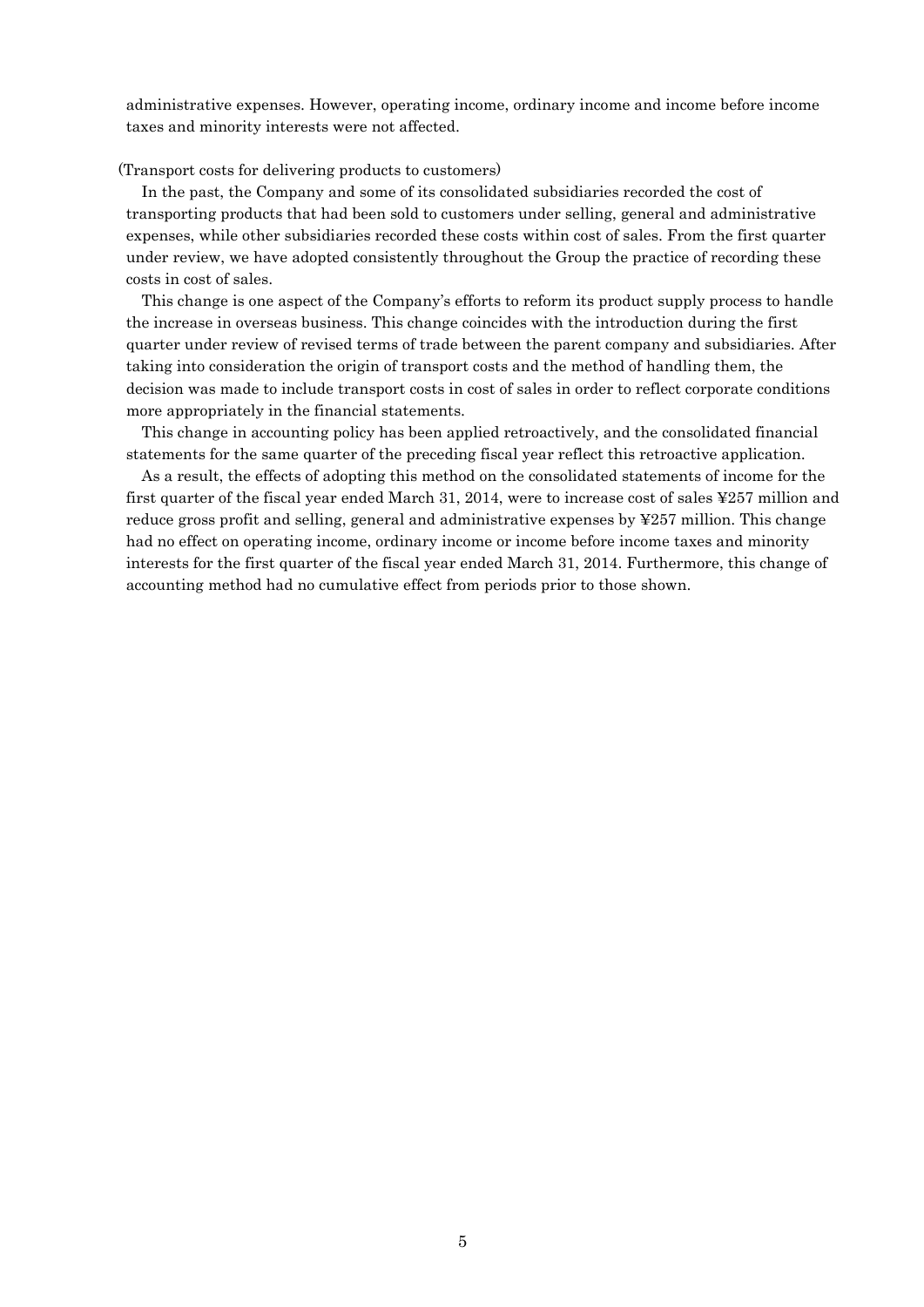# 3. Consolidated financial statements

1) Consolidated Balance Sheets

|                                              |                     | (Unit: Millions of Yen) |
|----------------------------------------------|---------------------|-------------------------|
|                                              | As of Mar. 31, 2014 | As of Jun. 30, 2014     |
| Items                                        | Amount              | Amount                  |
| (Assets)                                     |                     |                         |
| Current assets                               |                     |                         |
| Cash and deposits                            | 36,698              | 30,350                  |
| Notes and accounts receivable-trade          | 45,514              | 40,600                  |
| Short-term investment securities             | 131                 | 158                     |
| Merchandise and finished goods               | 21,242              | 22,227                  |
| Work in process                              | 1,725               | 2,051                   |
| Raw materials and supplies                   | 4,351               | 4,385                   |
| Others                                       | 17,048              | 16,691                  |
| Allowance for doubtful accounts              | (889)               | (853)                   |
| <b>Total current assets</b>                  | 125,823             | 115,613                 |
| Noncurrent assets                            |                     |                         |
| Property, plant and equipment                |                     |                         |
| Buildings and structures, net                | 18,855              | 22,464                  |
| Others                                       | 34,918              | 32,659                  |
| Total Property, plant and equipment          | 53,774              | 55,123                  |
| Intangible assets                            |                     |                         |
| Goodwill                                     | 13,115              | 12,530                  |
| Others                                       | 10,742              | 10,757                  |
| <b>Total Intangible assets</b>               | 23,858              | 23,287                  |
| Total Investments and other assets           | 7,303               | 9,914                   |
| <b>Total Noncurrent assets</b>               | 84,935              | 88,325                  |
| <b>Total assets</b>                          | 210,758             | 203,938                 |
| (Liabilities)                                |                     |                         |
| <b>Current liabilities</b>                   |                     |                         |
| Notes and accounts payable-trade             | 13,263              | 12,171                  |
| Short-term loans payable                     | 1,050               | 47                      |
| Income taxes payable                         | 7,699               | 3,190                   |
| Provision for bonuses                        | 5,047               | 2,965                   |
| Provision for directors' bonuses             | 269                 | 68                      |
| Provision for product warranties             | 291                 | 345                     |
| Others                                       | 26,386              | 27,686                  |
| Total current liabilities                    | 54,010              | 46,477                  |
| Noncurrent liabilities                       |                     |                         |
| Long-term loans payable                      | 105                 | 98                      |
| Provision for directors' retirement benefits | 102                 | 102                     |
| Net defined benefit liabilities              | 631                 | 874                     |
| Others                                       | 9,658               | 9,453                   |
| <b>Total Noncurrent liabilities</b>          | 10,498              | 10,529                  |
| <b>Total liabilities</b>                     | 64,508              | 57,006                  |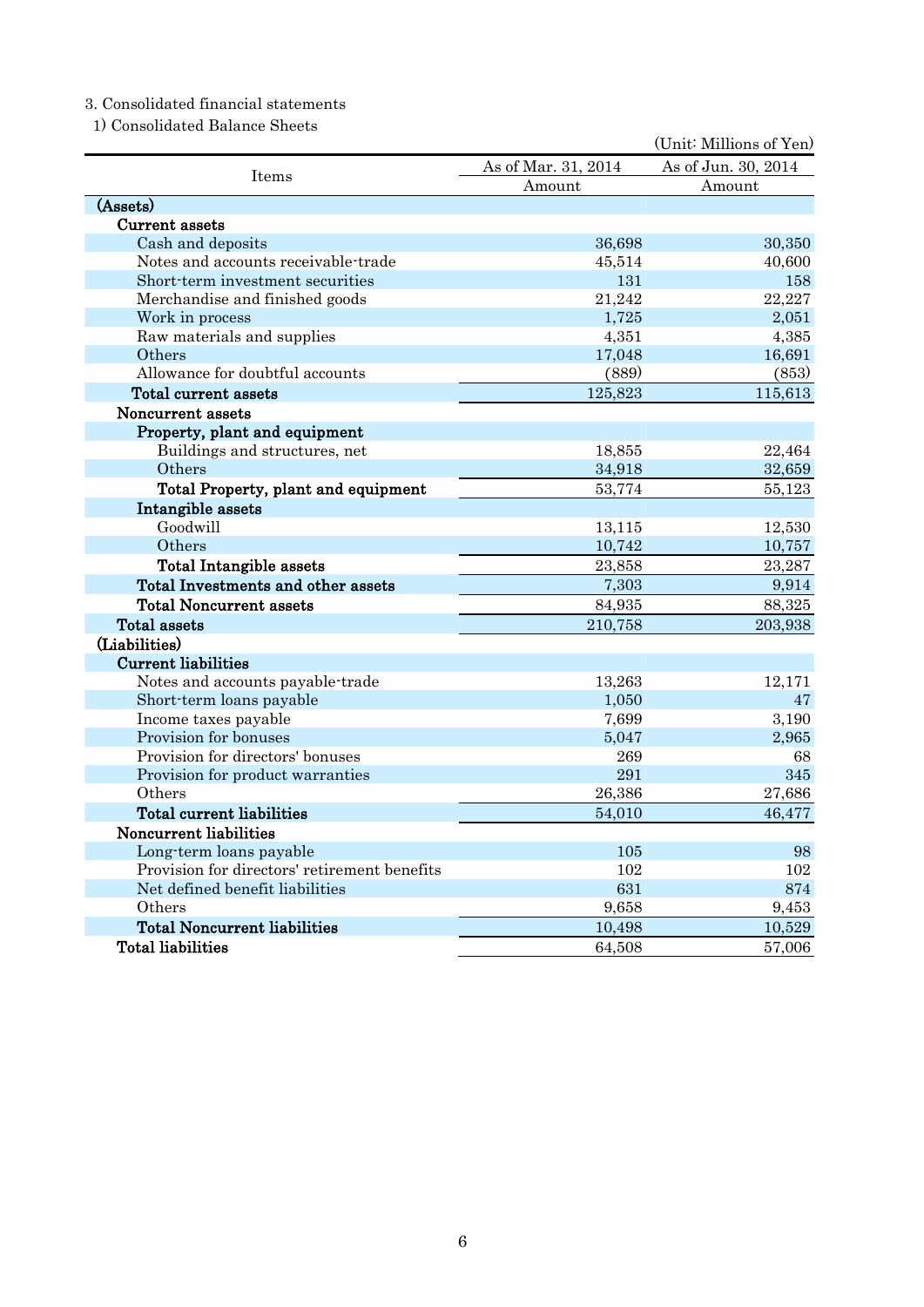|                                            |                     | (Unit: Millions of Yen) |
|--------------------------------------------|---------------------|-------------------------|
|                                            | As of Mar. 31, 2014 | As of Jun. 30, 2014     |
| Items                                      | Amount              | Amount                  |
| (Net assets)                               |                     |                         |
| Shareholders' equity                       |                     |                         |
| Capital stock                              | 10,243              | 10,339                  |
| Capital surplus                            | 15,183              | 15,279                  |
| Retained earnings                          | 109,976             | 111,551                 |
| Treasury stock                             | (270)               | (276)                   |
| Total shareholders' equity                 | 135,133             | 136,894                 |
| Accumulated other comprehensive income     |                     |                         |
| Valuation difference on available-for-sale | 1,134               | 1,372                   |
| securities                                 |                     |                         |
| Deferred gains or losses on hedges         |                     | $\overline{2}$          |
| Foreign currency translation adjustment    | 8,652               | 7,271                   |
| Remeasurements of defined benefit plans    | 836                 | 780                     |
| Total accumulated other comprehensive      | 10,623              | 9,426                   |
| income                                     |                     |                         |
| Subscription rights to shares              | 493                 | 610                     |
| <b>Minority interests</b>                  | $\overline{0}$      | $\Omega$                |
| Total net assets                           | 146,250             | 146,932                 |
| Total liabilities and net assets           | 210,758             | 203,938                 |
|                                            |                     |                         |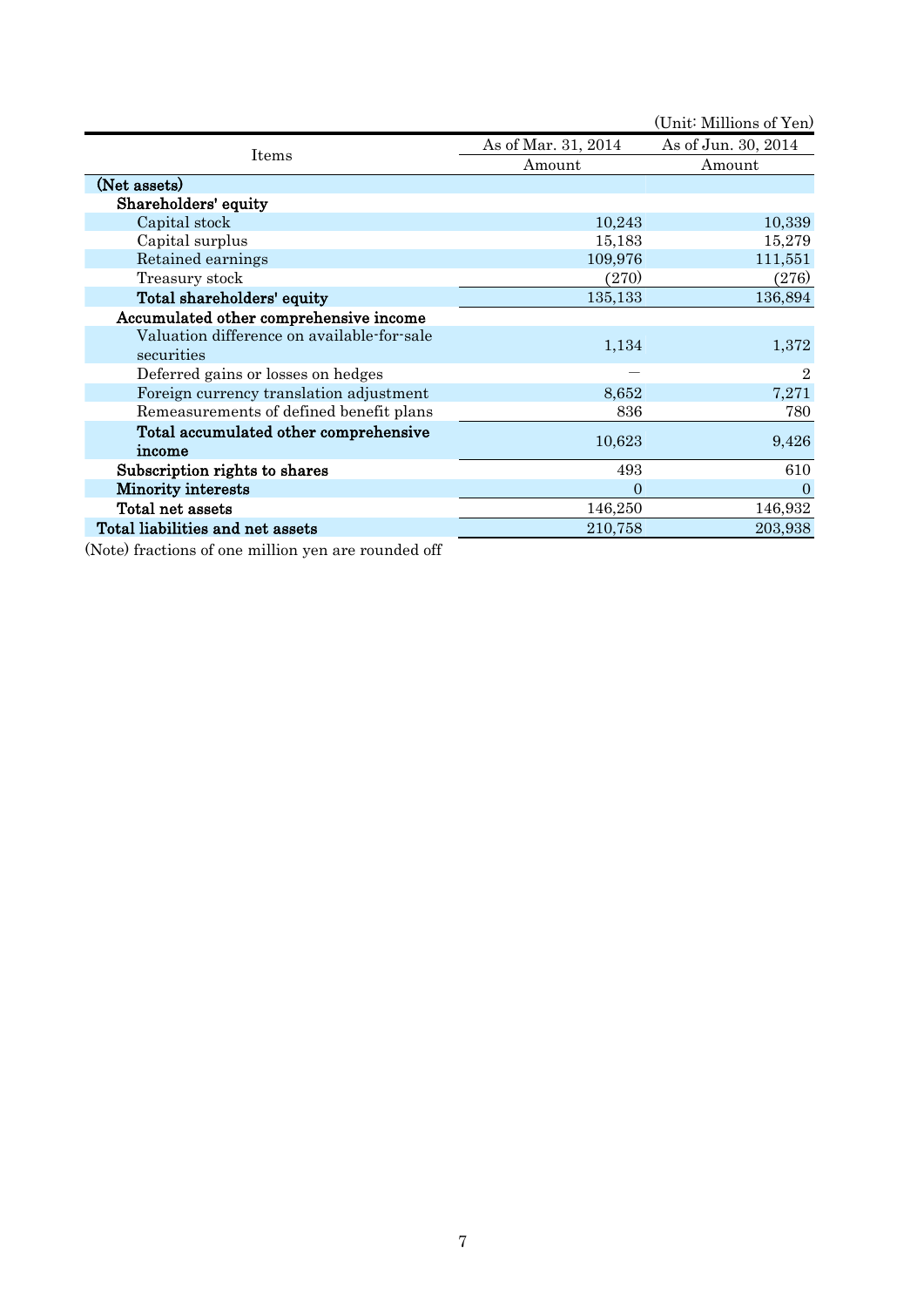|  | 2) Consolidated Statements of Income (Three months ended June. 30, 2014) |  |  |  |  |  |  |  |
|--|--------------------------------------------------------------------------|--|--|--|--|--|--|--|
|--|--------------------------------------------------------------------------|--|--|--|--|--|--|--|

| Consolidated Statements of Hicome (Three months ended June, 30, 2014) |                   | (Unit: Millions of Yen) |
|-----------------------------------------------------------------------|-------------------|-------------------------|
|                                                                       | Three monts ended | Three monts ended       |
| Items                                                                 | Jun. 30, 2013     | Jun. 30, 2014           |
|                                                                       | Amount            | Amount                  |
| Net sales                                                             | 39,547            | 46,737                  |
| Cost of sales                                                         | 15,186            | 18,882                  |
| Gross profit                                                          | 24,360            | 27,855                  |
| Selling, general and administrative expenses                          | 19,580            | 19,092                  |
| Operating income                                                      | 4,780             | 8,763                   |
| Non-operating income                                                  |                   |                         |
| Interest income                                                       | 37                | 37                      |
| Dividends income                                                      | 22                | 37                      |
| Foreign exchange gains                                                | 238               |                         |
| Others                                                                | 28                | 40                      |
| Total non-operating income                                            | 326               | 115                     |
| Non-operating expenses                                                |                   |                         |
| Interest expenses                                                     | $\overline{7}$    | $\,6\,$                 |
| Equity in losses of affiliates                                        | 26                | $\Omega$                |
| Foreign exchange losses                                               | $\equiv$          | 338                     |
| Others                                                                | 16                | 25                      |
| Total non-operating expenses                                          | 49                | 371                     |
| Ordinary income                                                       | 5,057             | 8,507                   |
| <b>Extraordinary profits</b>                                          |                   |                         |
| Gain on sales of noncurrent assets                                    | $\mathbf 1$       | 4                       |
| Total extraordinary profits                                           | $\mathbf{1}$      | $\overline{4}$          |
| <b>Extraordinary loss</b>                                             |                   |                         |
| Loss on sales and retirement of noncurrent                            | 38                |                         |
| assets                                                                |                   | 10                      |
| Loss on valuation of investment securities                            | 46                |                         |
| Total extraordinary loss                                              | 84                | 10                      |
| Income before income taxes and minority<br>interest                   | 4,974             | 8,501                   |
| Income taxes-current                                                  | 1,525             | 2,552                   |
| Income taxes-deferred                                                 | 382               | 761                     |
| Total income taxes                                                    | 1,908             | 3,313                   |
| Income before minority interests                                      | 3,066             | 5,187                   |
| Minority interest                                                     | (0)               |                         |
| Net income                                                            | 3,066             | 5,187                   |
|                                                                       |                   |                         |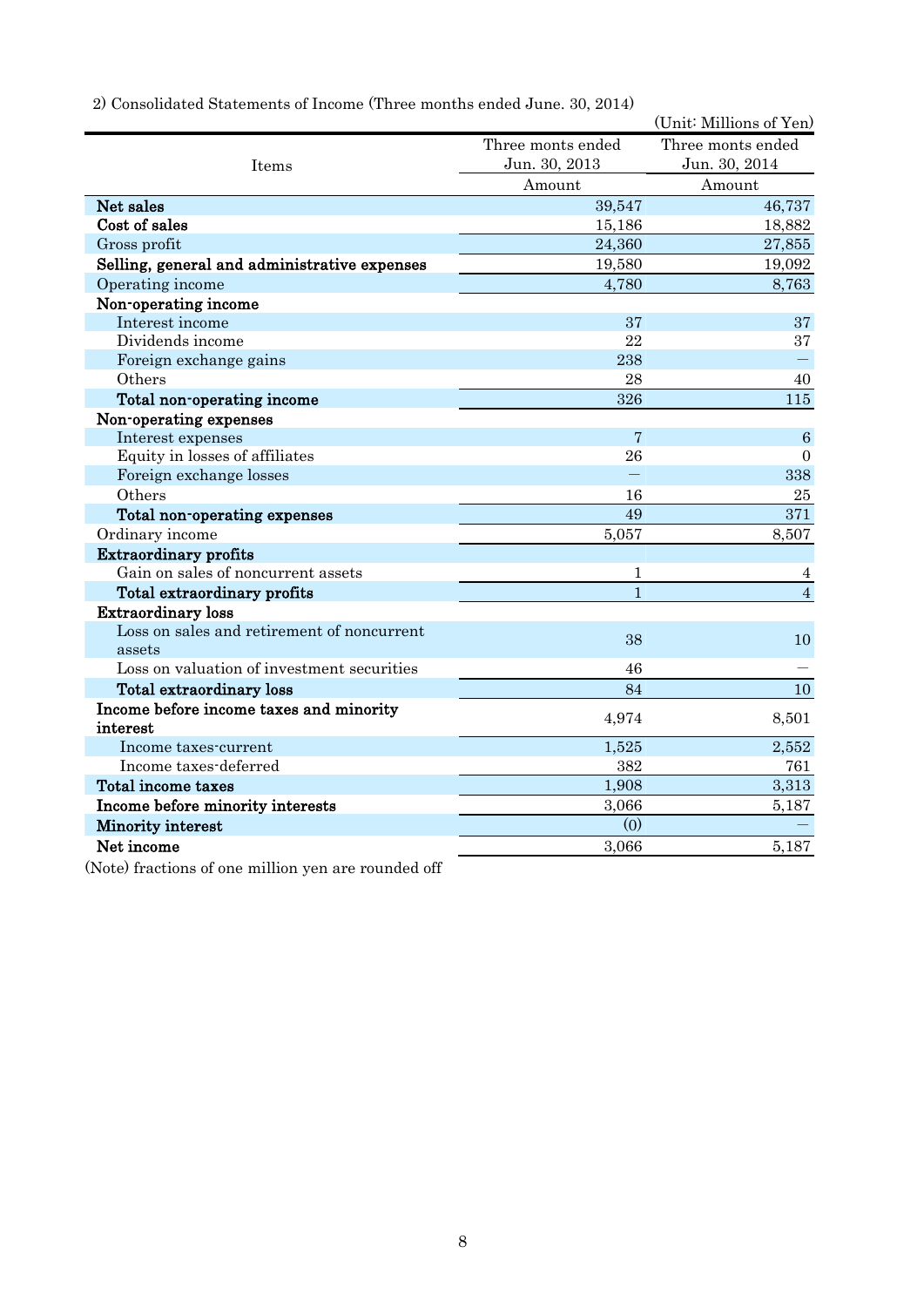Consolidated Statements of Comprehensive Income (Three months ended June. 30, 2014) (Unit: Millions of Yen)

| <b>Items</b>                                                 | Three months ended<br>Jun. 30, 2013 | Three months ended<br>Jun. 30, 2014 |  |
|--------------------------------------------------------------|-------------------------------------|-------------------------------------|--|
| Income before minority interests                             | 3,066                               | 5,187                               |  |
| Other comprehensive income                                   |                                     |                                     |  |
| Valuation difference on available-for-sale<br>securities     | 22                                  | 238                                 |  |
| Deferred gains or losses on hedges                           |                                     | $\overline{2}$                      |  |
| Foreign currency translation adjustment                      | 2,563                               | (1,381)                             |  |
| Remeasurements of defined benefit plans                      |                                     | (55)                                |  |
| Total other comprehensive income                             | 2,585                               | (1,196)                             |  |
| Comprehensive income                                         | 5,651                               | 3,991                               |  |
| Comprehensive income attributable to owners<br>of the parent | 5.651                               | 3,991                               |  |
| Comprehensive income attributable to minority<br>interests   | (0)                                 | (0)                                 |  |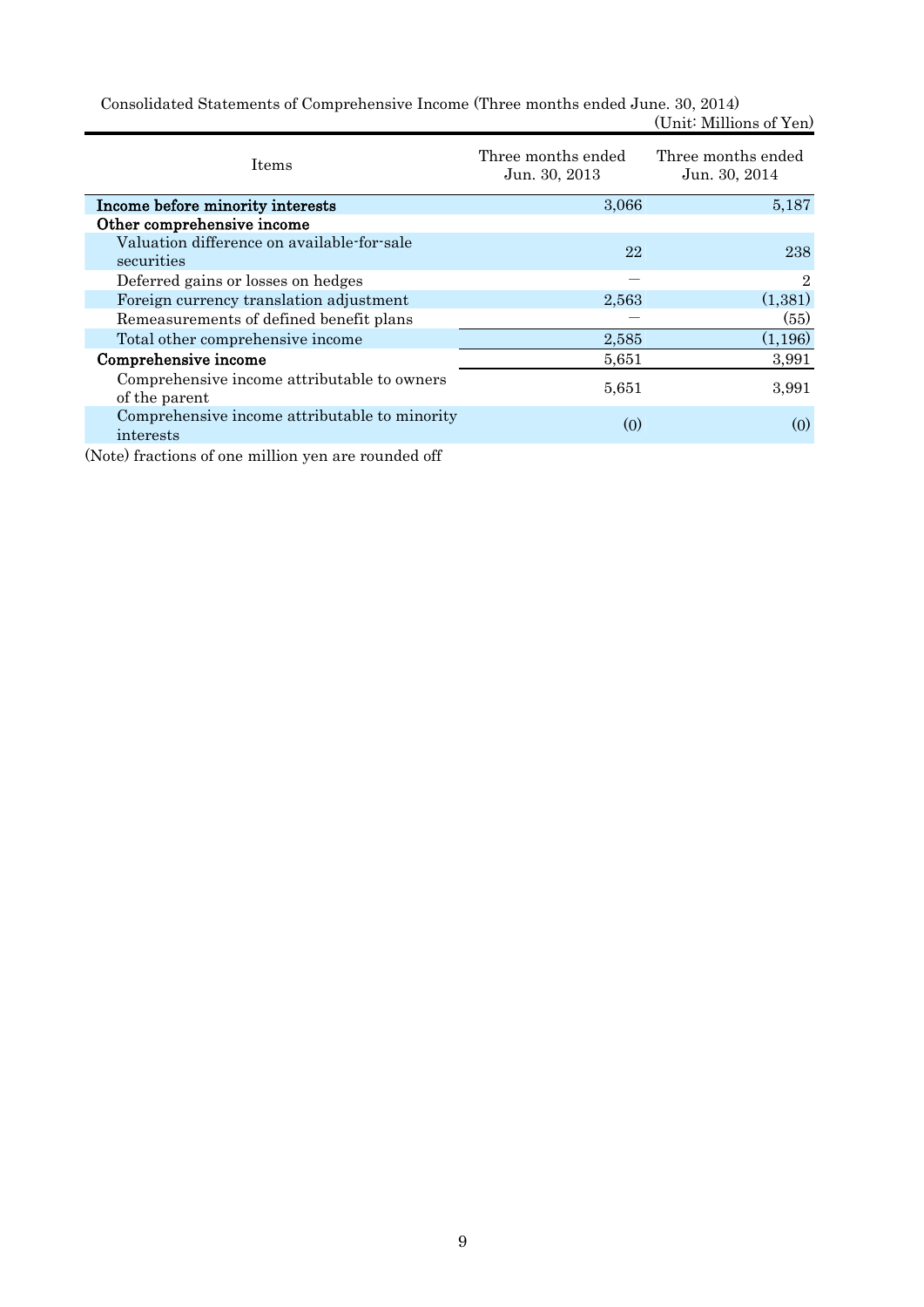# 3) Consolidated Statements of Cash Flows

(Unit: Millions of Yen)

| Items                                                          | Three months ended<br>Jun. 30, 2013 | Three months ended<br>Jun. 30, 2014 |  |
|----------------------------------------------------------------|-------------------------------------|-------------------------------------|--|
| Net cash provided by (used in) operating                       |                                     |                                     |  |
| activities                                                     |                                     |                                     |  |
| Income before income taxes                                     | 4,974                               | 8,501                               |  |
| Depreciation and amortization                                  | 2,334                               | 2,709                               |  |
| Decrease (increase) in notes and accounts<br>receivable-trade  | 5,867                               | 4,519                               |  |
| Decrease (increase) in inventories                             | 52                                  | (1,433)                             |  |
| Increase (decrease) in notes and accounts<br>payable-trade     | (3,910)                             | (1,079)                             |  |
| Others                                                         | (2,315)                             | (2,574)                             |  |
| Subtotal                                                       | 7,004                               | 10,643                              |  |
| Interest and dividends received                                | 60                                  | 70                                  |  |
| Interest expenses paid                                         | (2)                                 | (1)                                 |  |
| Income taxes paid                                              | (4,348)                             | (6,949)                             |  |
| Net cash provided by (used in) operating<br>activities         | 2,713                               | 3,763                               |  |
| Net cash provided by (used in) investment                      |                                     |                                     |  |
| activities                                                     |                                     |                                     |  |
| Purchase of property, plant and equipment                      | (3,490)                             | (2,235)                             |  |
| Purchase of intangible assets                                  | (621)                               | (810)                               |  |
| Purchase of investment securities                              |                                     | (2,199)                             |  |
| Cash flow from equity investment in<br>subsidiaries            | (3,620)                             |                                     |  |
| Others                                                         | (107)                               | (103)                               |  |
| Net cash provided by (used in) investment<br>activities        | (7, 840)                            | (5,348)                             |  |
| Net cash provided by (used in) financing                       |                                     |                                     |  |
| activities                                                     |                                     |                                     |  |
| Net increase (decrease) in short-term loans<br>payable         | (14)                                | (1,000)                             |  |
| Repayment of long-term loans payable                           | (1)                                 | (6)                                 |  |
| Cash dividends paid                                            | (2,373)                             | (3, 417)                            |  |
| Others                                                         | 358                                 | 140                                 |  |
| Net cash provided by (used in) financing<br>activities         | (2,031)                             | (4,282)                             |  |
| Effect of exchange rate change on cash and cash<br>equivalents | 1,043                               | (419)                               |  |
| Net increase (decrease) in cash and cash<br>equivalents        | (6,113)                             | (6,288)                             |  |
| Cash and cash equivalents at beginning of term                 | 34,306                              | 36,547                              |  |
| Cash and cash equivalents at end of term                       | 28,193                              | 30,259                              |  |
|                                                                |                                     |                                     |  |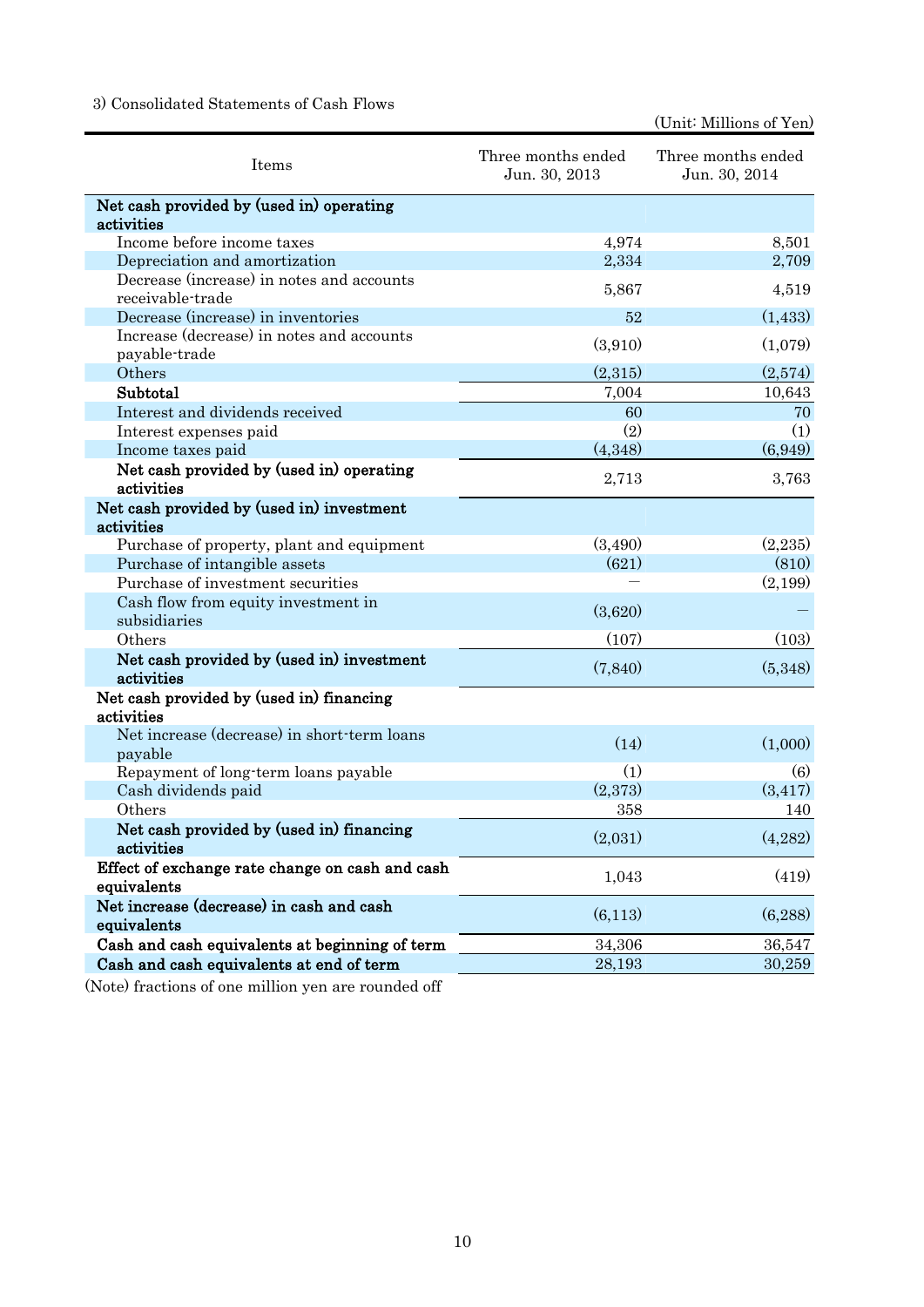4) Notes to the consolidated financial statements

- (Notes related to the going concern assumption) Nothing to report
- (Notes in the event of significant changes in shareholders' equity) Nothing to report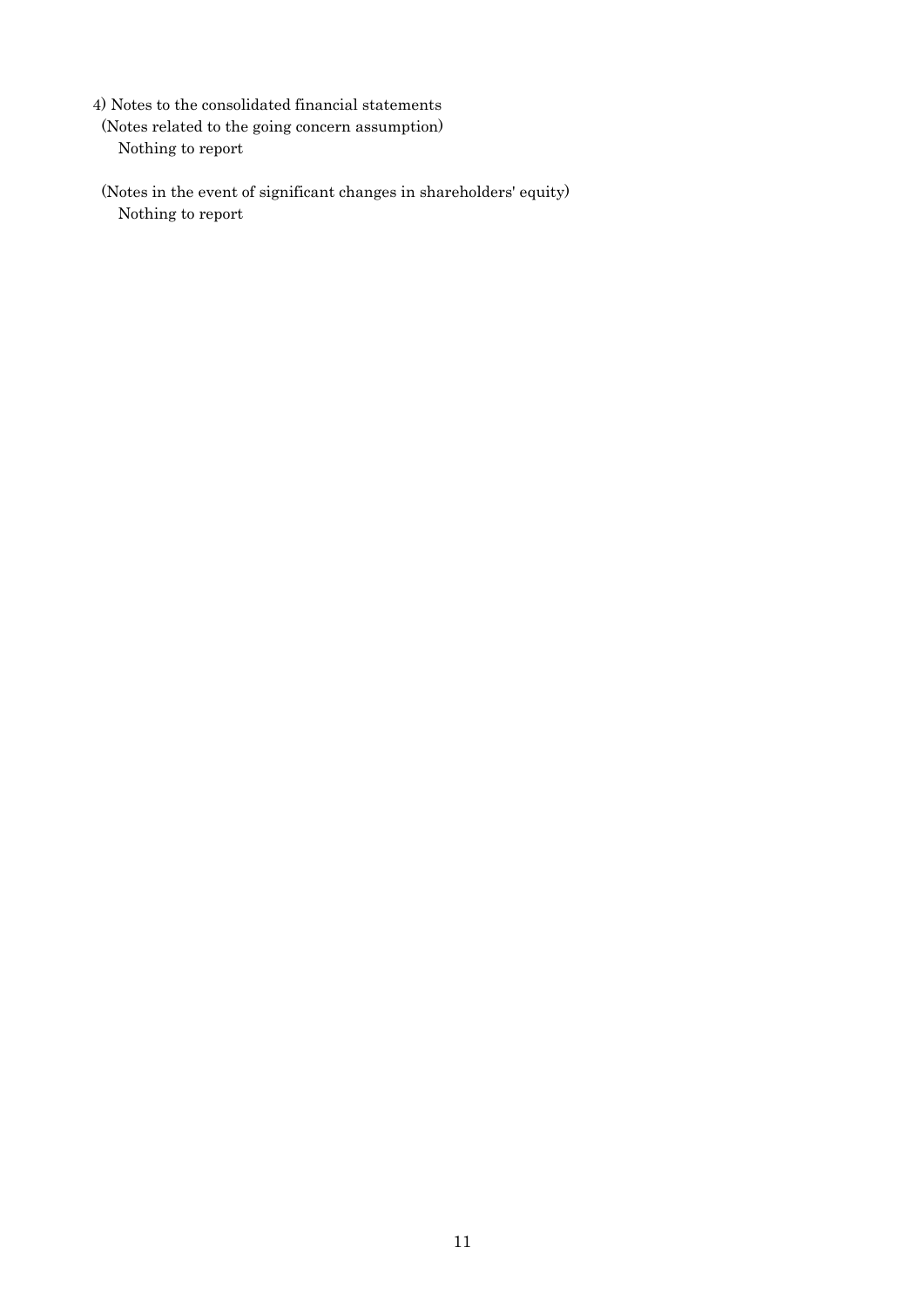(Segment Information)

I. Information on sales and income by geographic segment reported

1. Three months ended June 30, 2013

| (Unit: Millions of Yen) |        |                |             |       |                 |        |                    |                                                                                                      |
|-------------------------|--------|----------------|-------------|-------|-----------------|--------|--------------------|------------------------------------------------------------------------------------------------------|
|                         | Japan  | Americas       | <b>EMEA</b> | China | Asia<br>Pacific | Total  | tions <sup>1</sup> | $\begin{array}{c c} \textbf{Reconcilia} & \textbf{Consolidated}^{\textcolor{red}{2}} \\ \end{array}$ |
| Sales                   |        |                |             |       |                 |        |                    |                                                                                                      |
| Outside<br>sale         | 7,822  | 8,171          | 12,063      | 8,555 | 2,934           | 39,547 |                    | 39,547                                                                                               |
| Intersegme<br>nt sales  | 12,891 | $\overline{2}$ | 211         | T.    | 41              | 13,147 | (13, 147)          |                                                                                                      |
| Total sales             | 20,714 | 8,173          | 12,274      | 8,556 | 2,976           | 52,695 | (13, 147)          | 39,547                                                                                               |
| Segment<br>income       | 2,549  | 347            | 2,173       | 961   | 341             | 6,374  | (1,593)            | 4,780                                                                                                |

Note:

1. Segment income reconciliations of a negative ¥1,593 million include ¥25 million for the elimination of intersegment transfers, a negative ¥1,520 million in inventory adjustments and a negative ¥99 million in adjustments for noncurrent assets.

2. Segment income is adjusted to operating income on the consolidated statements of income.

2. Information related to impairment losses on noncurrent assets or goodwill attributable to reportable segments

(Significant changes in goodwill amounts)

In the Asia Pacific segment, during the first quarter the Company acquired 100% of the shares of its distributor in South Korea, converting this company to a subsidiary. The associated increase in goodwill was ¥2,383 million.

3. Items related to changes in reportable segments

Nothing to report.

- II. Information on sales and income by geographic segment reported
- 1. Three months ended June 30, 2014

(Unit: Millions of Yen)

|                        | Japan  | Americas | <b>EMEA</b> | China  | Asia<br>Pacific | Total  | Reconcilia<br>tions <sup>1</sup> | Consolidated <sup>2</sup> |
|------------------------|--------|----------|-------------|--------|-----------------|--------|----------------------------------|---------------------------|
| Sales                  |        |          |             |        |                 |        |                                  |                           |
| Outside<br>sale        | 7,994  | 10,345   | 14,981      | 10,215 | 3,199           | 46,737 |                                  | 46,737                    |
| Intersegme<br>nt sales | 17,018 | 43       | 277         | T      | 38              | 17,379 | (17,379)                         |                           |
| Total sales            | 25,013 | 10,389   | 15,259      | 10,216 | 3,238           | 64,117 | (17, 379)                        | 46,737                    |
| Segment<br>income      | 5,140  | 999      | 1,142       | 1,701  | 183             | 9,167  | (404)                            | 8,763                     |

Notes:

1. Segment income reconciliations of a negative ¥404 million include ¥23 million for the elimination of intersegment transfers, a negative  $\text{\#469}$  million in inventory adjustments and a negative  $\text{\#42}$ million in adjustments for noncurrent assets.